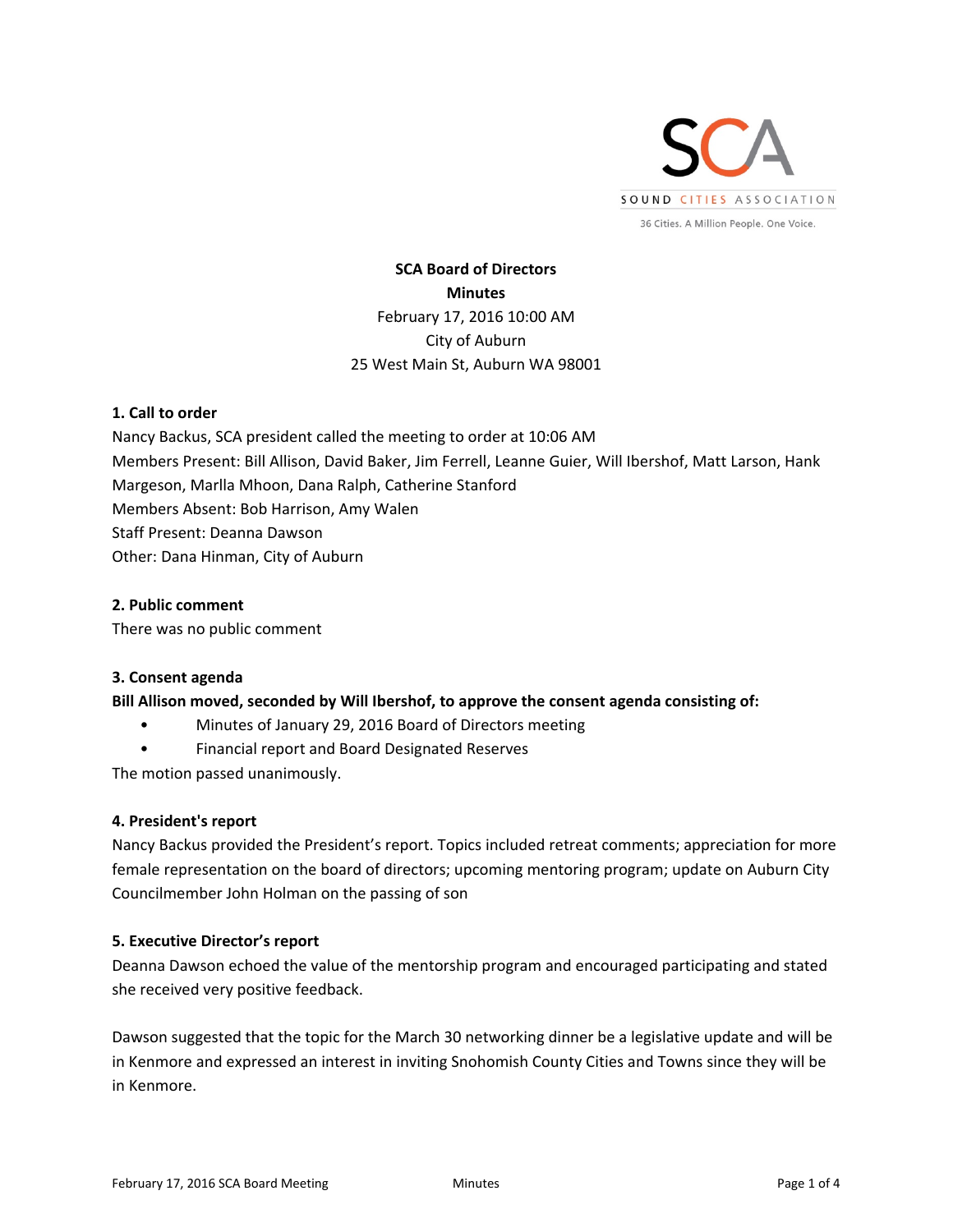Dawson informed the board that Board Members Baker, Mhoon and herself had their regular meeting with King County Executive Dow Constantine on February 10. Topics discussed were 2016 meeting planning; SCA 2016 Board retreat and priorities; SCA Networking Dinner Presentation topics; Legislative Issues and 2017‐18 Budget process and SCA input. She informed the board that if members had topics they would like discussed in these meetings to let her know.

## **6. Discussion of SCA Bylaws, Board Policies and Procedures**

Deanna encouraged the board to review the bylaws and suggest changes if needed.

Catherine Stanford thanked Deanna for the information and felt it important that others know they can participate in other committee meetings. Backus agreed and mentioned it's a good trust building exercise. Matt Larson indicated that all the different committees can be confusing and that staying on top of them is challenging.

Deanna asked for input on how future meetings should be structured. Board members asked President Backus how she wants the meetings to run. She stated that some informality would be fine as long as group stays on task. Baker agreed.

Deanna reviewed a typical agenda order and items and asked for comments on suggested agenda items for future meetings.

## **7. Finance Committee**

Deanna stated that Will Ibershof, Amy Walen, Leanne Guier, Bob Harrison and Hank Margeson had volunteered to serve on the Finance committee.

**Catherine Stanford moved to accept Will Ibershof, Amy Walen, Leanne Guier, Bob Harrison and Hank Margeson for Finance Committee and Bill Allison seconded.** 

Motion was unanimously approved.

#### **8. PIC report**

PIC Chair Marla Mhoon reported that the last meeting had 33 people in attendance; Mhoon stated that pre‐PIC the meeting was well run and well attended (38 attendees); overall there are 14 new people at the table. Margeson noted that the PIC training was very well done.

Backus asked Mhoon what her goals are for PIC goals and what challenges does she see. Mhoon stated her goal is to be the most informed and up to date, this is also a challenge. Backus asked what other board members could do to help Mhoon.

Margeson suggested more experienced board members reach out to the newer members. Also noted that carpools to allow for more networking and discussion within the group. Ibershof echoed getting to know the other members via carpools, dinners or other networking opportunities are valuable; Dawson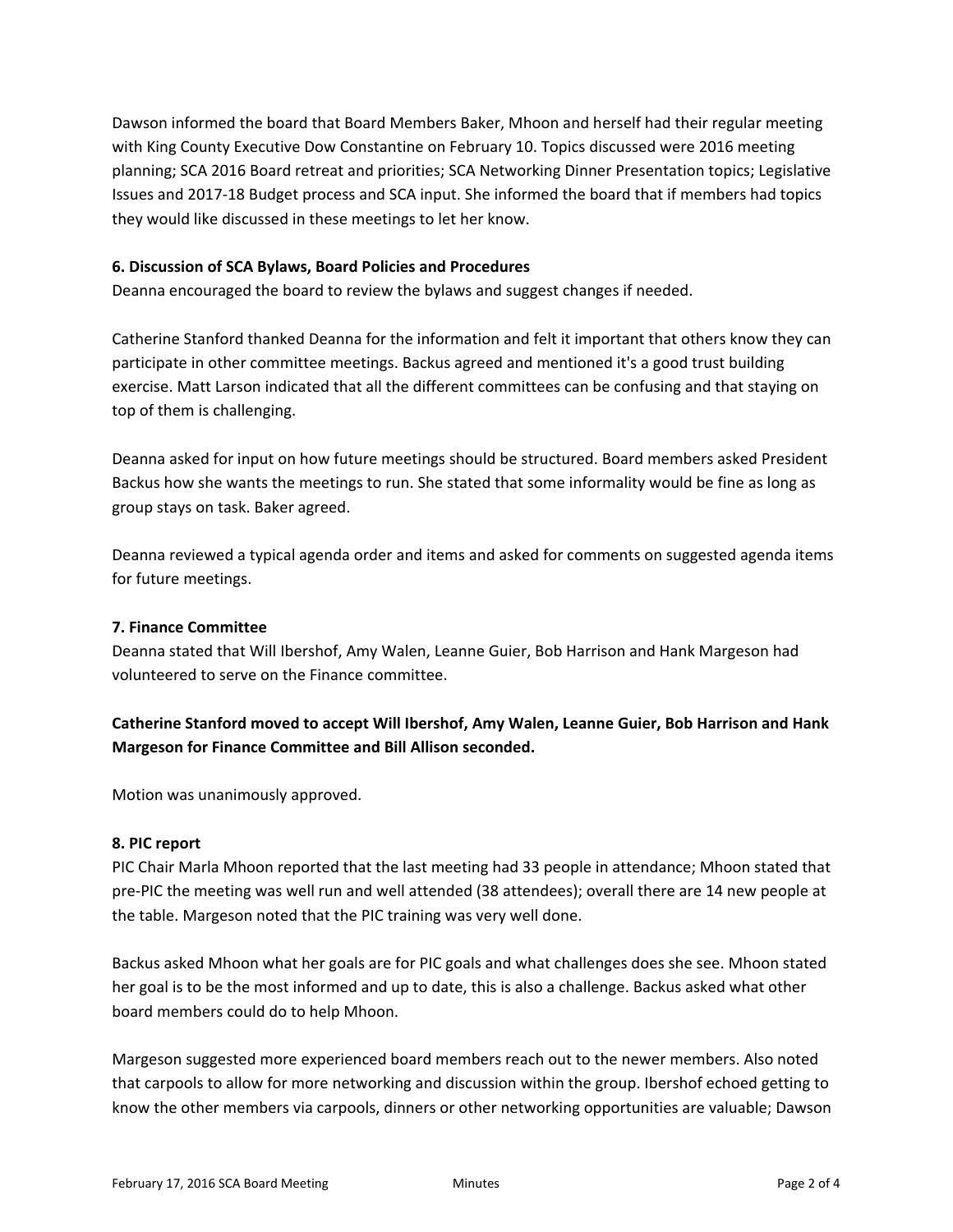stated that better networking and communication is always helpful to move policy and discouraged membership from having side conversations at PIC meetings due to the distraction of others and staff.

Mhoon noted that members get at least a month or prep time for action items. Members need to come to meetings prepared to act.

Group discussed what an abstaining vote would mean (affirmative or negative). Deanna reminded members that abstaining votes count towards the negative as noted in the adopted bylaws.

## **9. Discussion Items**

A. April Board Meeting update:

Dawson recommended changing date to April 27 at 10:30 AM in Federal Way (Executive committee will not meet) due to members' unavailability on April 20.

## **Will Ibershof moved to change the date of the April meeting to April 27 and Marlla Mhoon seconded.**

Motion was unanimously approved.

B. SCA Retreat follow up:

Deanna asked membership about the 5 year headlines that were crafted at the retreat and asked members to finalize the wording.

Ibershof mentioned that the retreat was valuable and allowed him to see regional issues better. Stanford encouraged more conversations around economic development. Backus agreed to get list of committee assignments to membership next meeting so it can be understood the other work being done to prevent overlaps or accidentally creating conflicting

- objectives.
- C. Legislative Update: Dawson referred members to read information in packet and asked for feedback.
- D. Sexual assault awareness month: Dawson encouraged members let SCA know if interested in participating, and encouraged all to participate.

## **10. RPC referrals:**

Dawson briefed board members regarding the role of RPC with Best Starts for Kids (BSK) Mental Illness and Drug Dependency (MIDD) levies.

Margeson urged that RPC process for MIDD not be modified. He noted that on the BSK levy following the mandatory referral process may not be possible, but expressed frustration that this was not built into the timeline. SCA should not be blamed for delaying the process and dollars hitting the streets.